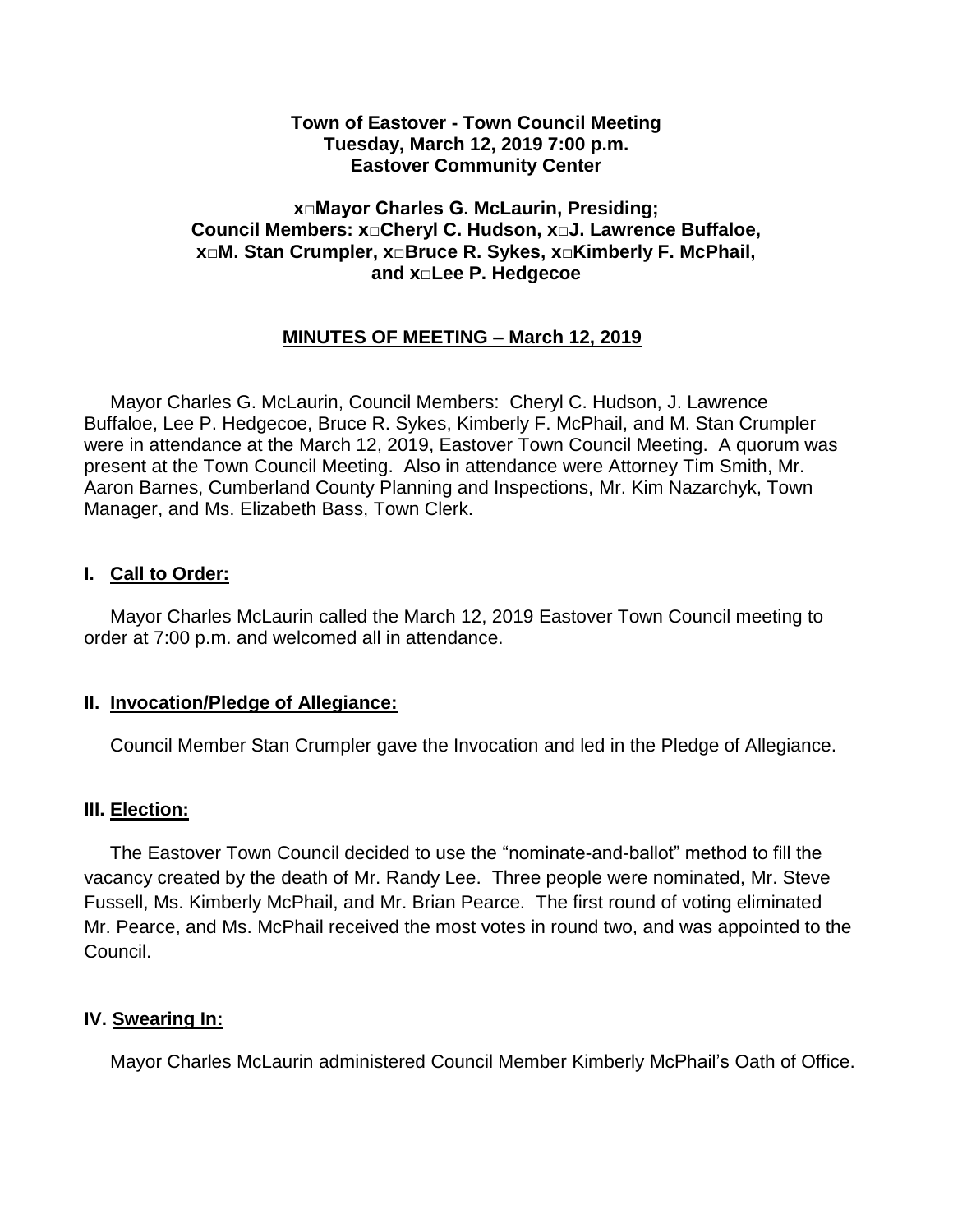# **V. Approval of Agenda:**

 Mayor Charles McLaurin asked for a motion to approve the Agenda as stated. Council Member Cheryl Hudson made a motion to approve the Agenda as stated. The motion was 2<sup>nd</sup> by Council Member Stan Crumpler. The vote was unanimous for approval.

### **IV. Public Comments:**

 Mr. Trey Wright with Department of Public Health signed up to speak. Mr. Wright stated that he grew up in Eastover and had a vested interest in the Town. He said that the Department of Public Health is trying to get a grasp on what Cumberland County Residents feel is important. He asked if he could leave a survey at the Town Hall for residents, and he asked if the Council would participate in the survey. The purpose of the survey is to help in recognizing what is important to Cumberland County Residents. Mr. Wright also stated that the survey was available online.

### **VII. Consent Agenda:**

- **1. Consider approval of the Minutes for the February 12, 2019 Planning Session.**
- **2. Consider approval of the Minutes for the February 12, 2019 Town Council Meeting.**
- **3. Consider approval of the January, 2019 Financial Reports.**

 Mayor McLaurin asked the Council if they had any questions concerning the Consent Agenda. There were none. Mayor McLaurin asked for a motion to approve/disapprove the Consent Agenda as stated.

 Council Member Stan Crumpler made a motion to approve the Consent Agenda as stated. The motion was  $2^{nd}$  by Council Member Lee Hedgecoe. The vote was unanimous for approval.

### **VIII. Discussion Agenda:**

#### **Agenda Item #1:**

**CASE NO. 19-024. CONSIDERATION OF THE DAVID & DEBRA GUY AND DEANNA THAMES PROPERTY; REQUEST FOR A SUBDIVISION REVIEW, COUNTY SUBDIVISION ORDINANCE AND EASTOVER SUPPLEMENTAL AMENDMENTS; ZONING: RR & R40; TOTAL ACREAGE: 32.34 AC. +\-; LOCATION: 3324 BEARD ROAD (SR 1722). (EASTOVER)**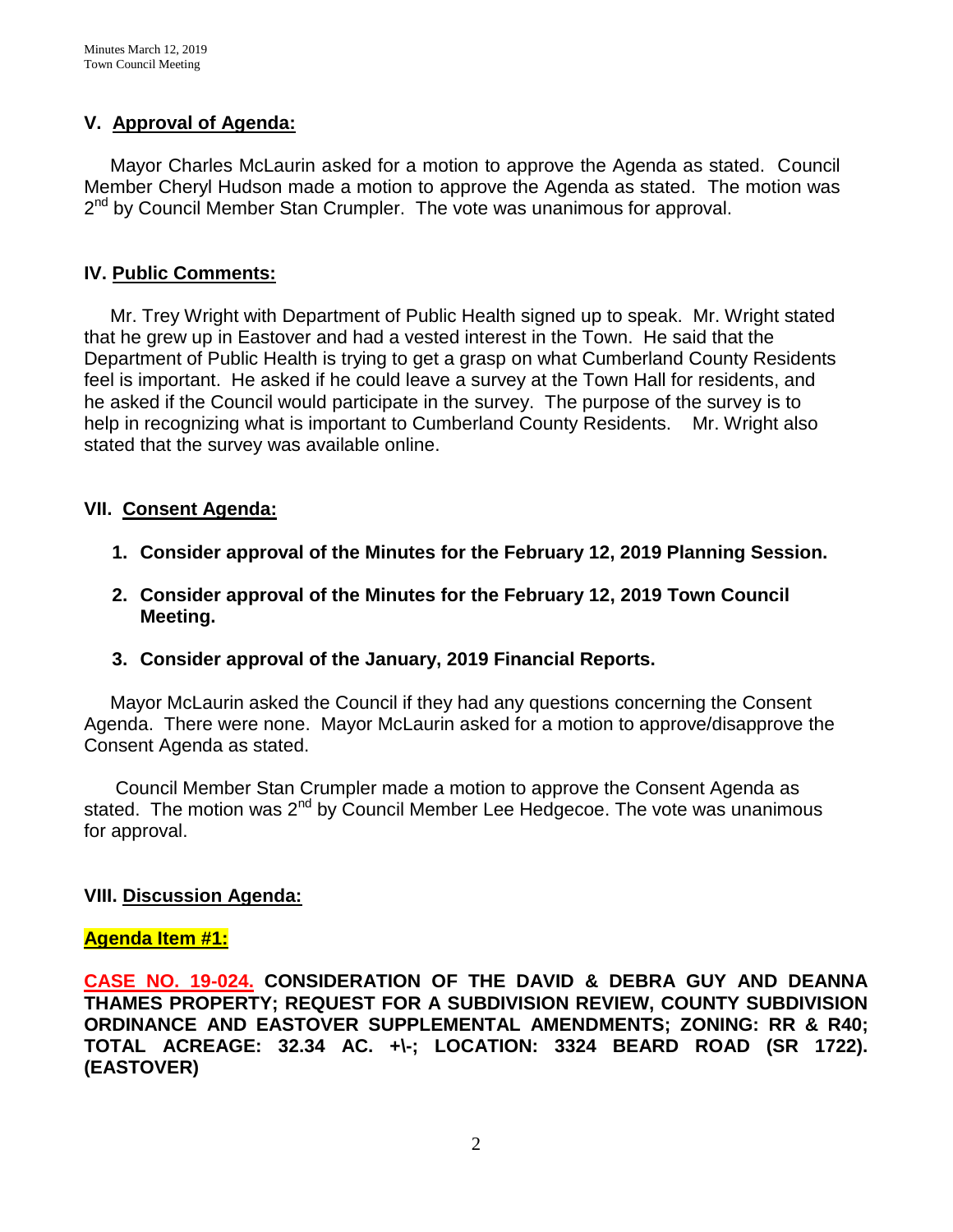Mr. Aaron Barnes presented this case to the Council. He said the developer is requesting approval of a three lot subdivision. The property has one existing dwelling located on Lot 2A and Lots 1R & 2B are vacant. The property has 901.40 feet of street frontage along SR 1722 (Beard Road). The proposed lots will be served by the Eastover Sanitary District's public water and sewer. He showed the Council the sketch plan, aerial photo, and draft conditions.

 After a brief discussion, the Mayor asked the Council if they had any questions concerning Case No. 19-024. There were none. Mayor McLaurin asked for a motion to approve/disapprove Case No. 19-024 as stated.

 Council Member Bruce Sykes made a motion to approve Case No. 19-024 as stated. The motion was 2<sup>nd</sup> by Council Member Lee Hedgecoe. The vote was unanimous for approval.

# **IX. Receive Mayor's Update:**

- Mayor McLaurin and Council congratulated and welcomed Council Member Kim McPhail to the Council. He said he was excited to have her.
- Mayor McLaurin stated that he was able to Skype with the  $3<sup>rd</sup>$  graders from Armstrong Elementary School. He said the children loved it and so did he. Mayor McLaurin received letters from each student thanking him for his time.
- Mayor McLaurin said that he would like to get more active on the ballpark. He said there have already been improvements made and he wants to keep the momentum going.
- Heritage Day will be September 28, 2019. It is too hot in July so the Heritage Committee has agreed to move it until September.

# **X. Receive Town Council Update:**

 Council Member Cheryl Hudson said she was able to be a Judge for the Civic Oration contest. She said there were 10, 5<sup>th</sup> graders and each one did an amazing job. Council Member Hudson said it was an honor to be able to represent the Town of Eastover.

# **XI. Receive Town Managers Update:**

 Mr. Nazarchyk stated that he was waiting to receive the estimate to repair the fence and replace the split rail fence from B&B Fence, the original installers.